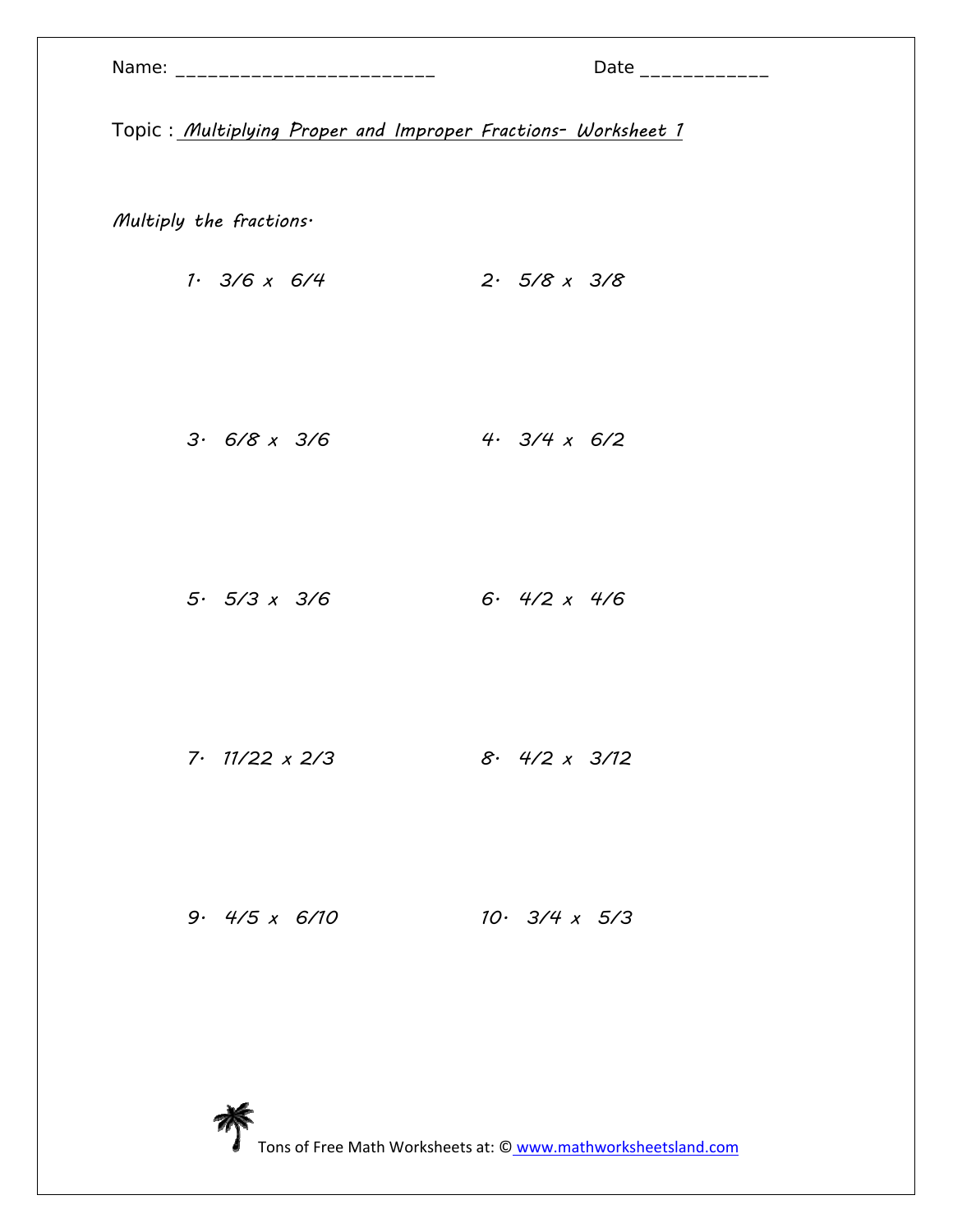| Name: |  |  |
|-------|--|--|
|       |  |  |

Multiply the fractions.

1. 8/2 x 5/3 2. 1/5 x 7/2

3. 4/9 x 5/1 4. 8/3 x 4/6

5. 7/6 x 7/4 6. 3/9 x 5/2

7. 10/20 x 2/3 8. 3/7 x 8/10

9. 6/7 x 3/15 10. 9/3 x 4/3

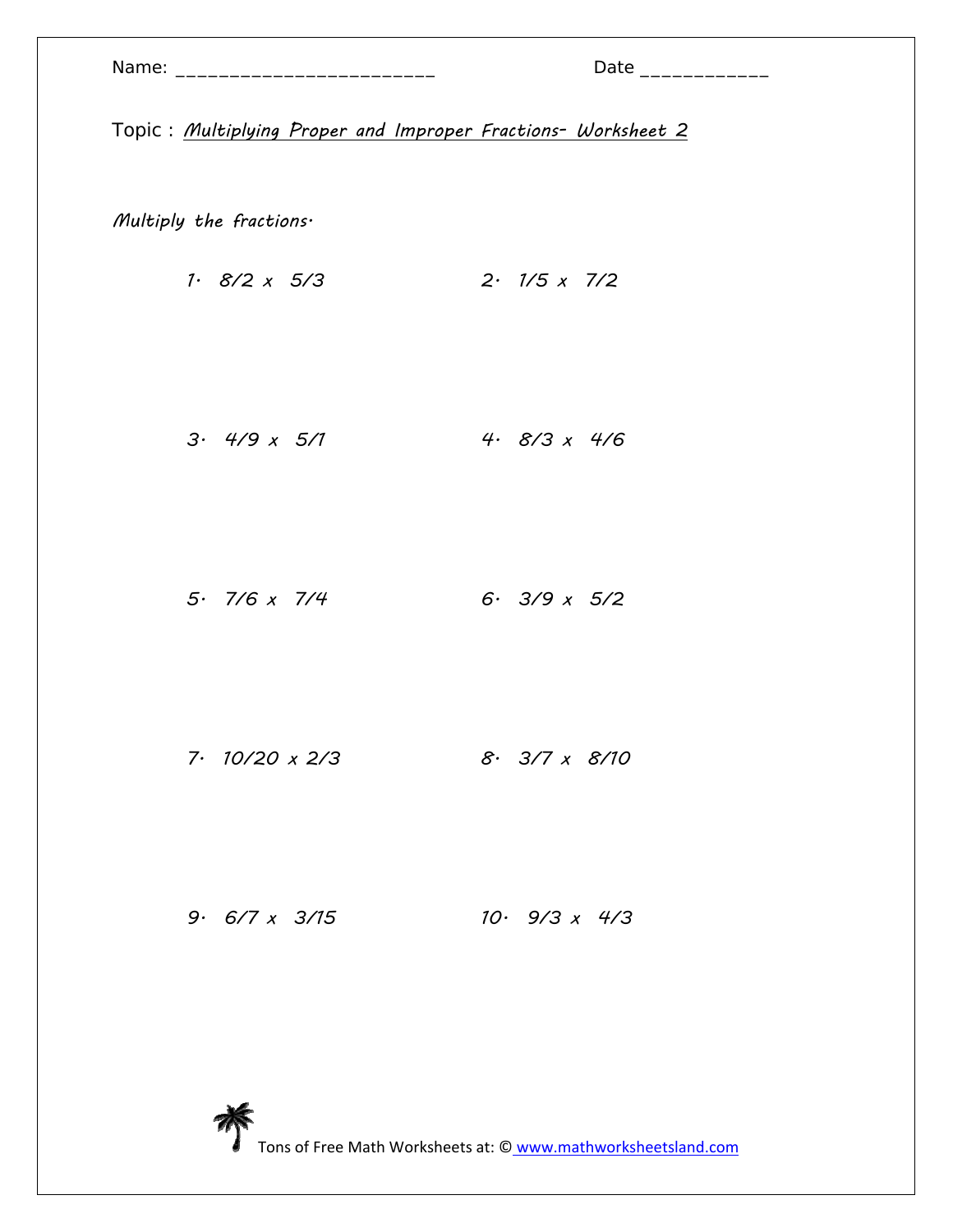Multiply the fractions.

1. 5/4 x 8/6 2. 4/6 x 3/8

3. 6/4 x 4/5 4. 6/3 x 7/8

5. 3/5 x 4/6 6. 7/8 x 3/4

7. 13/12 x 2/3 8. 7/3 x 4/10

9. 7/2 x 5/9 10. 7/5 x 6/4

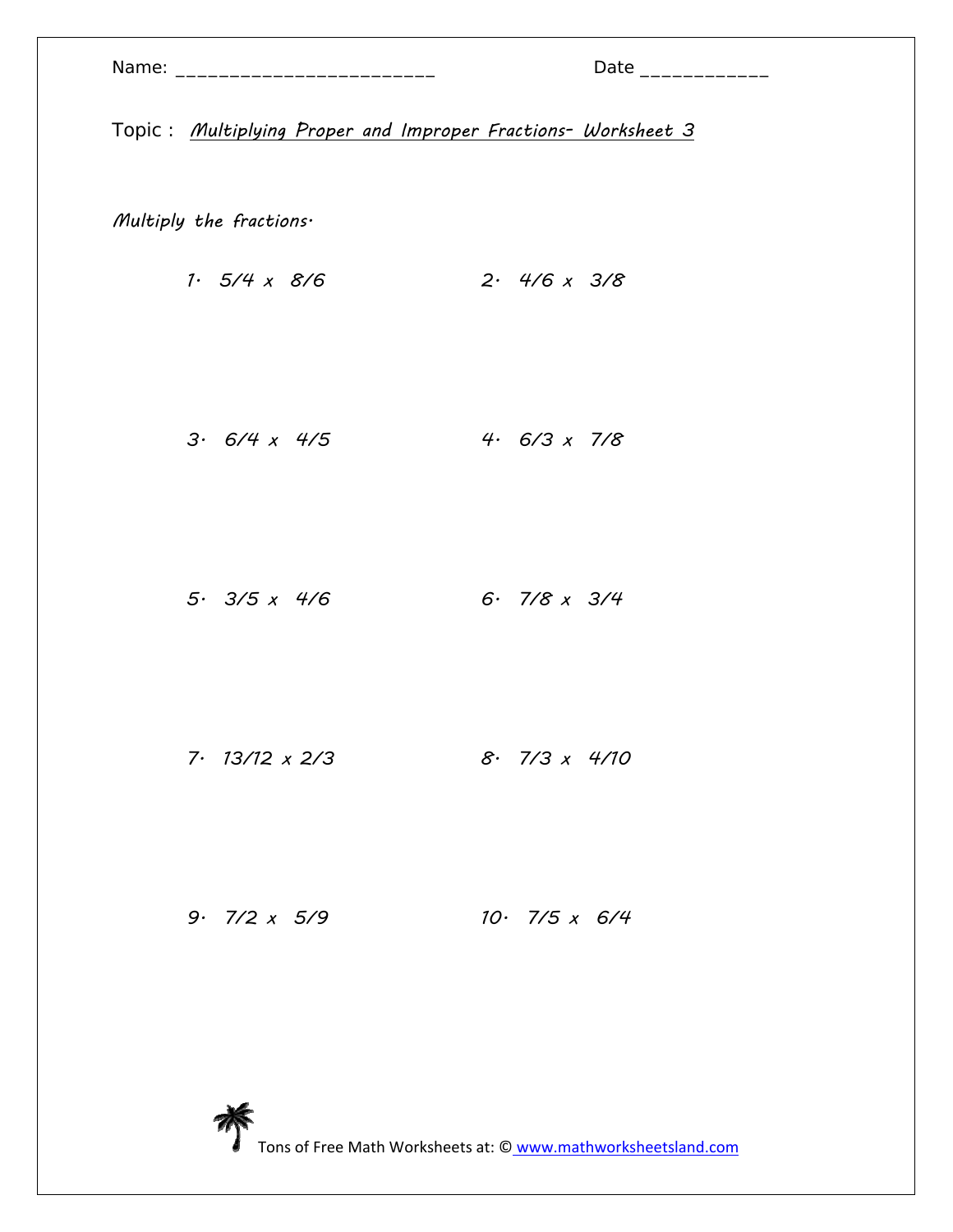| Name: |  |  |
|-------|--|--|
|       |  |  |

Multiply the fractions.

1. 1/6 x 5/6 2. 5/20 x 9/20

3. 4/11 x 5/11 4. 4/2 x 9/2

5. 6/8 x 9/8 6. 1/2 x 3/2

7. 6/7 x 5/7 8. 5/8 x 9/8

9. 1/2 x 3/2 10. 7/8 x 5/8